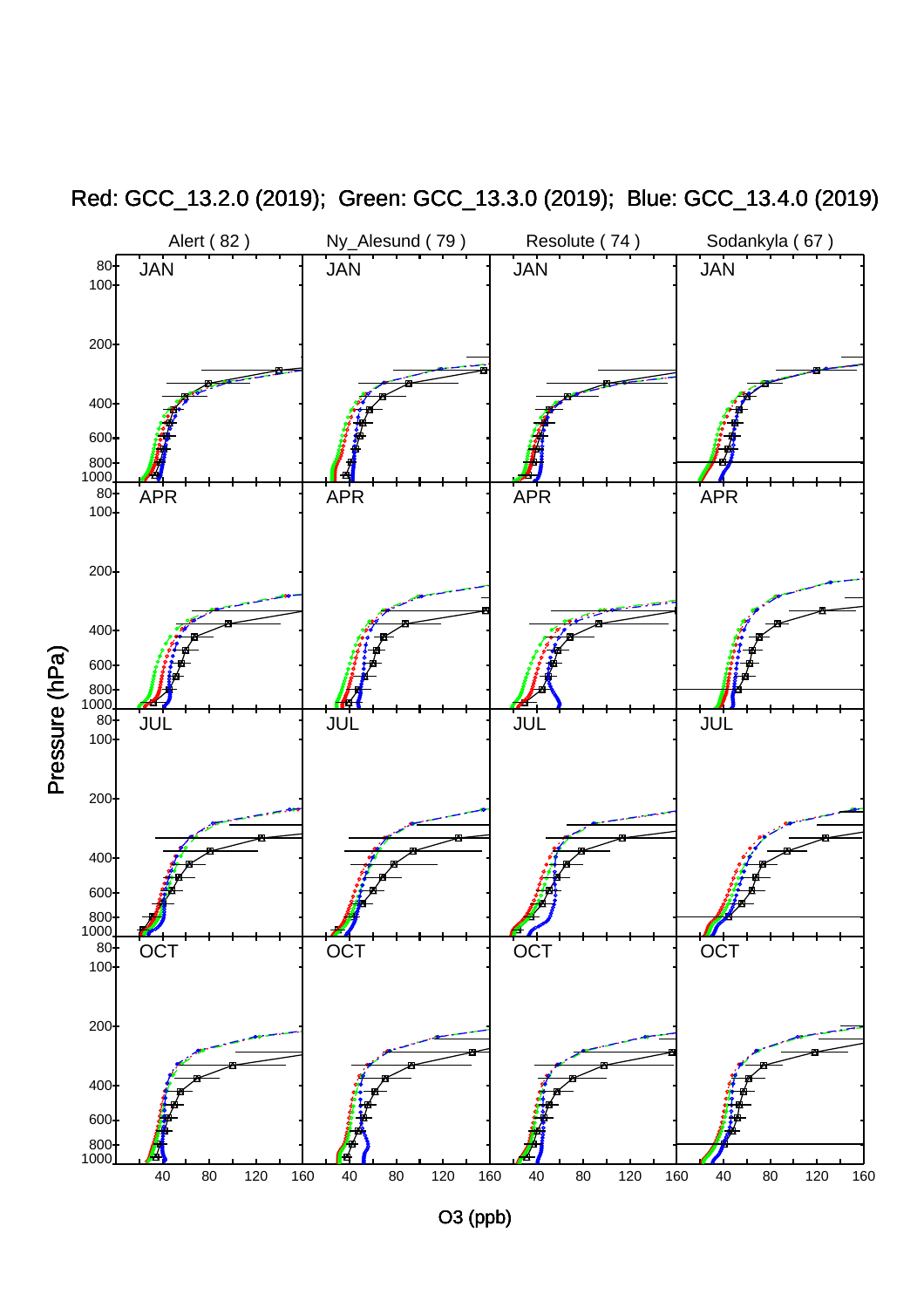

Red: GCC\_13.2.0 (2019); Green: GCC\_13.3.0 (2019); Blue: GCC\_13.4.0 (2019)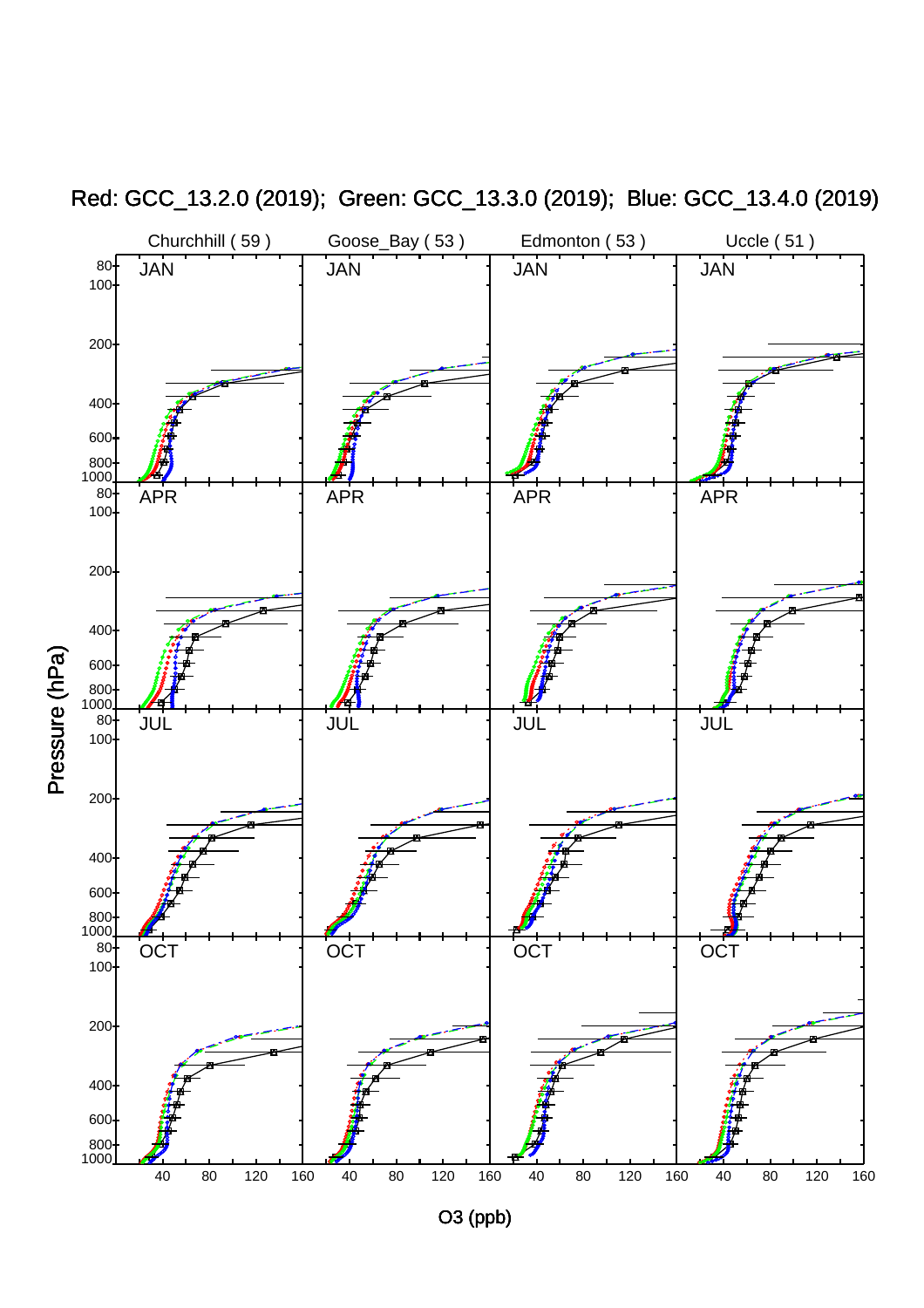

Red: GCC\_13.2.0 (2019); Green: GCC\_13.3.0 (2019); Blue: GCC\_13.4.0 (2019)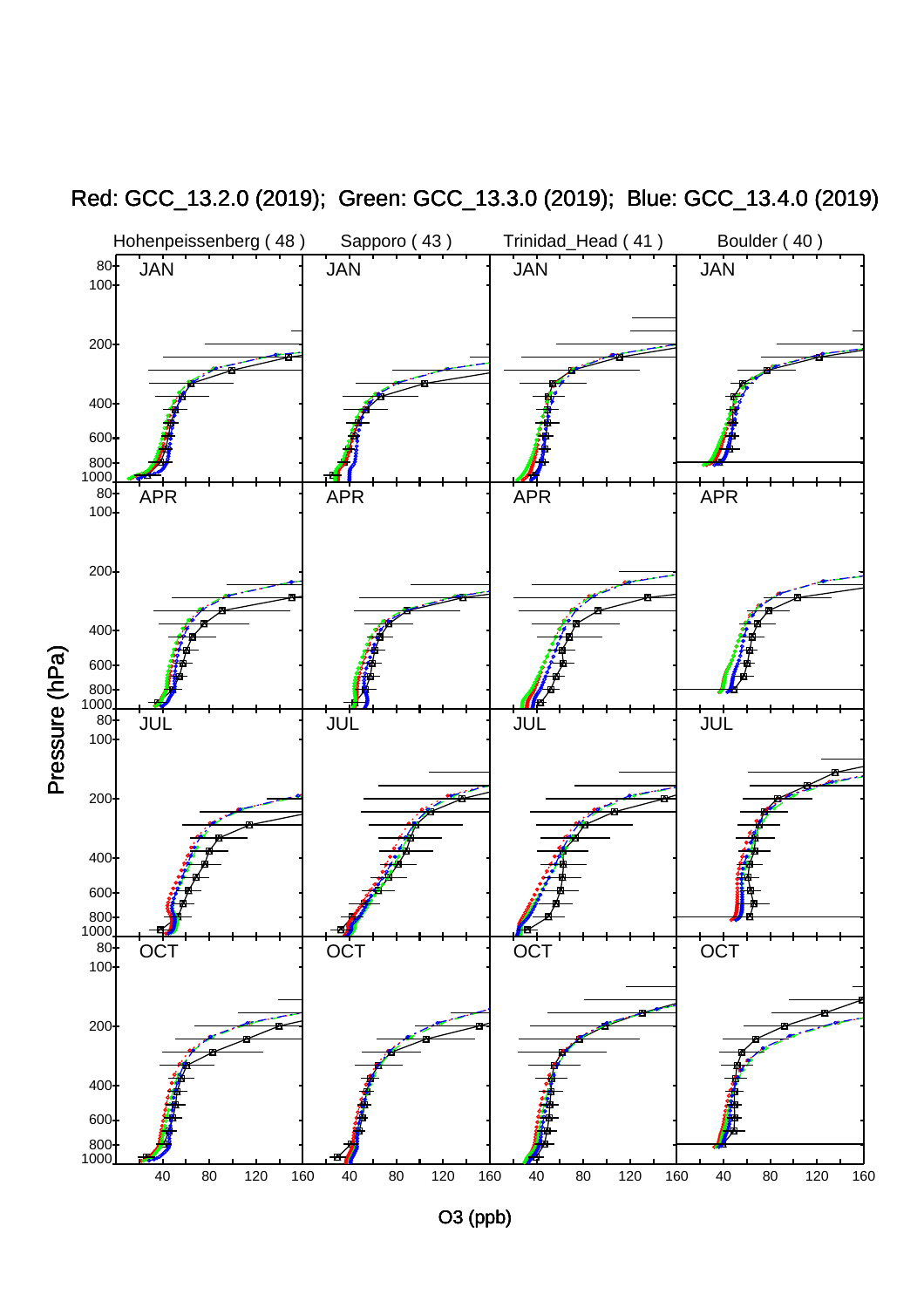

Red: GCC\_13.2.0 (2019); Green: GCC\_13.3.0 (2019); Blue: GCC\_13.4.0 (2019)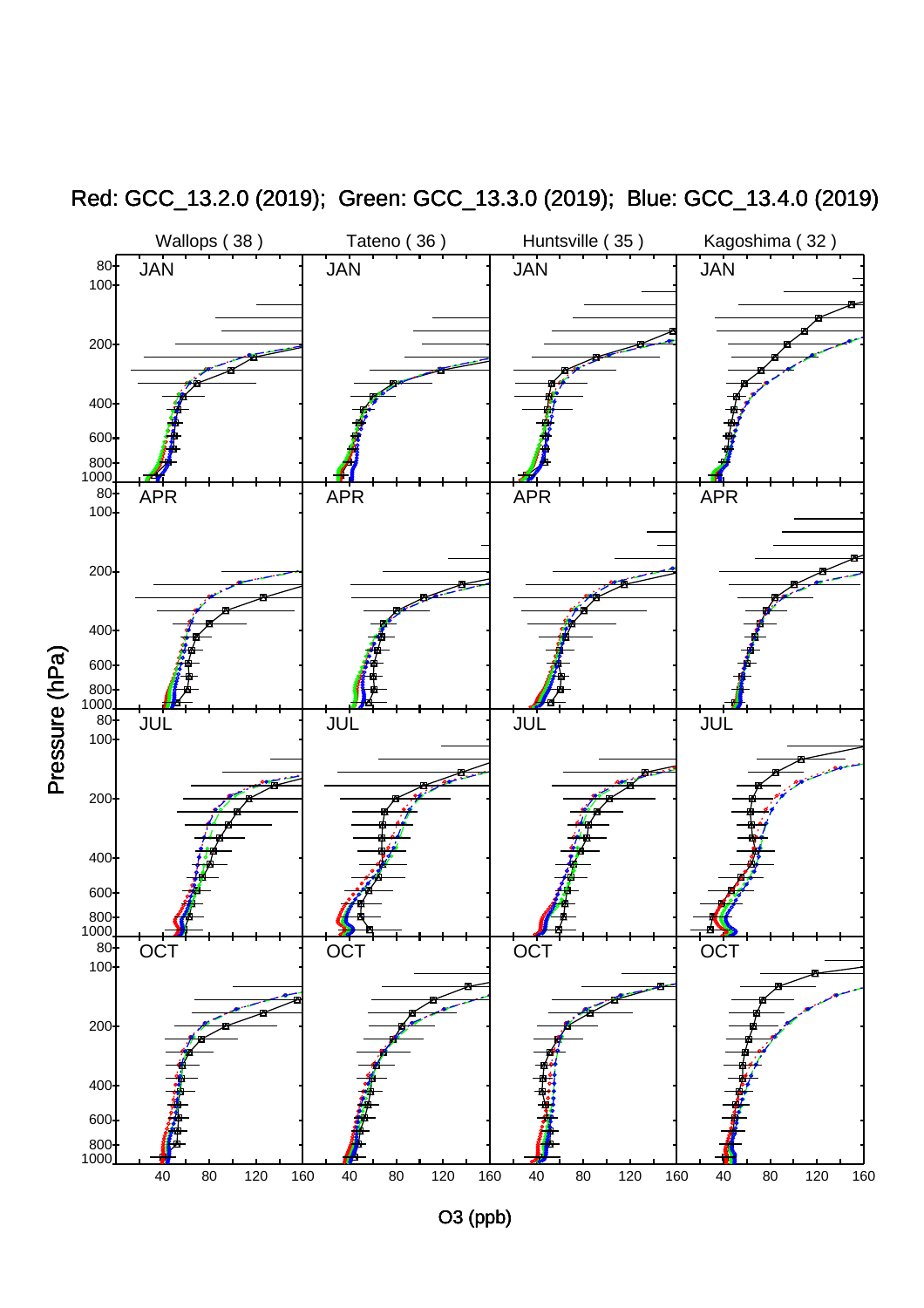

Red: GCC\_13.2.0 (2019); Green: GCC\_13.3.0 (2019); Blue: GCC\_13.4.0 (2019)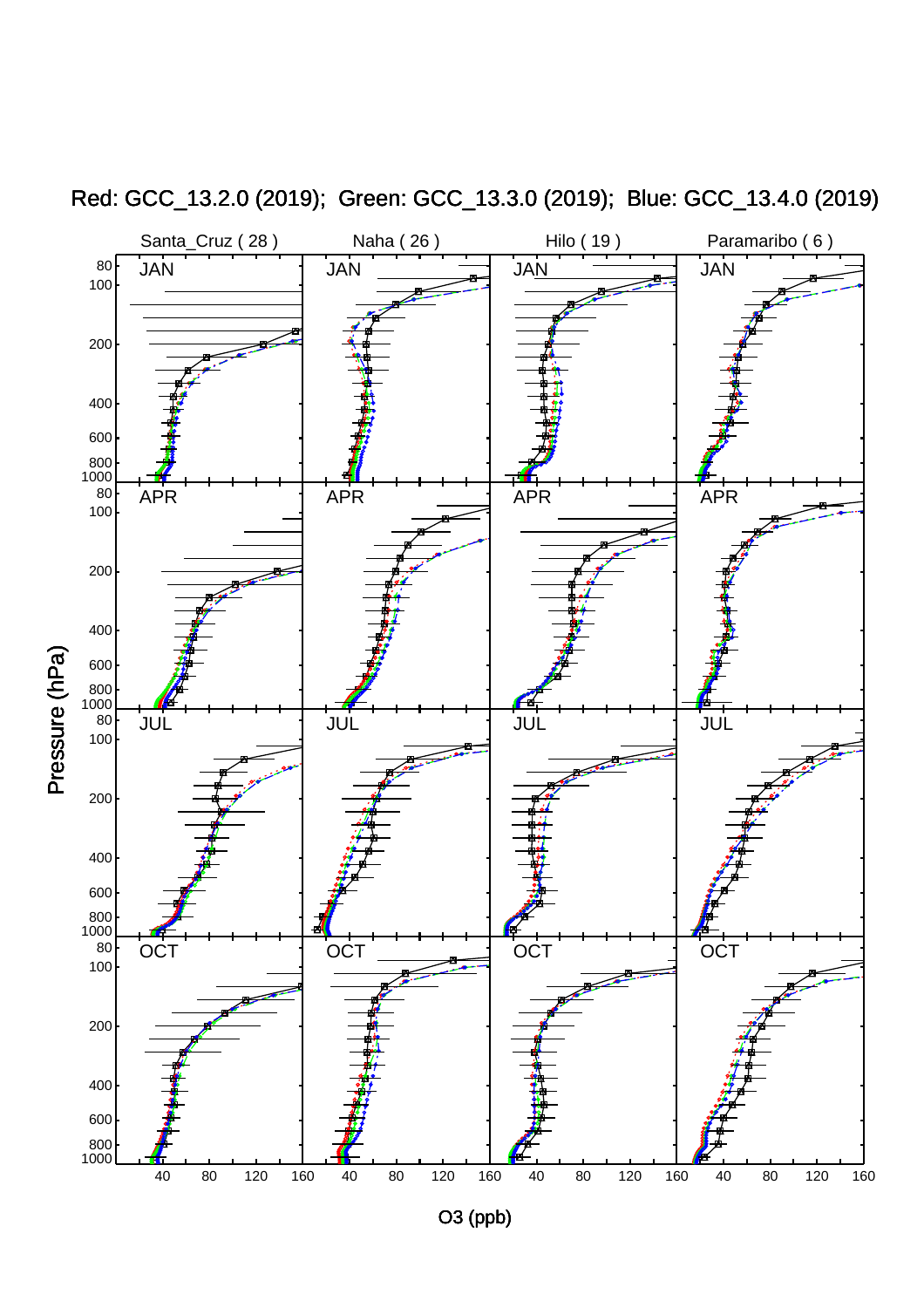

Red: GCC\_13.2.0 (2019); Green: GCC\_13.3.0 (2019); Blue: GCC\_13.4.0 (2019)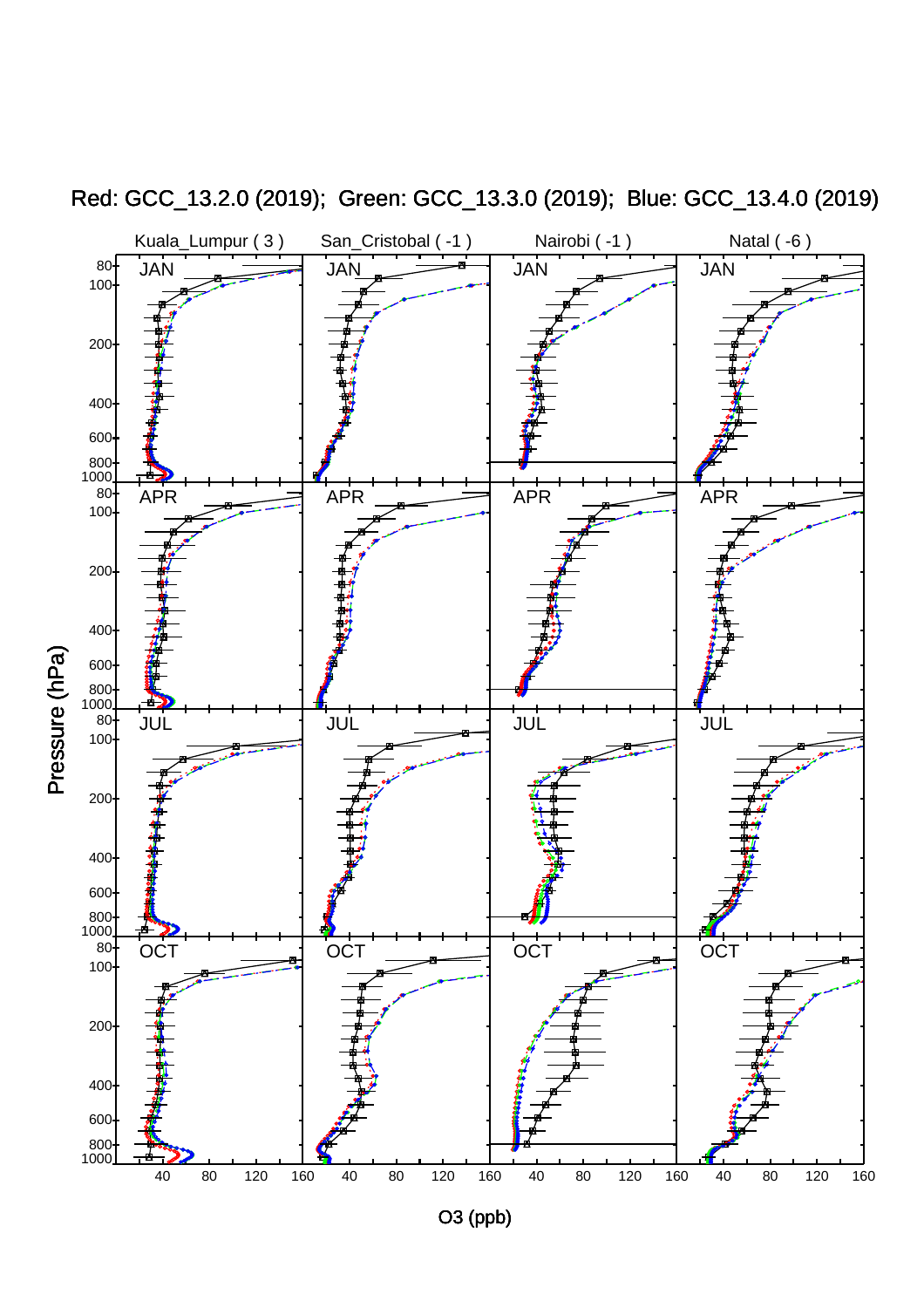

Red: GCC\_13.2.0 (2019); Green: GCC\_13.3.0 (2019); Blue: GCC\_13.4.0 (2019)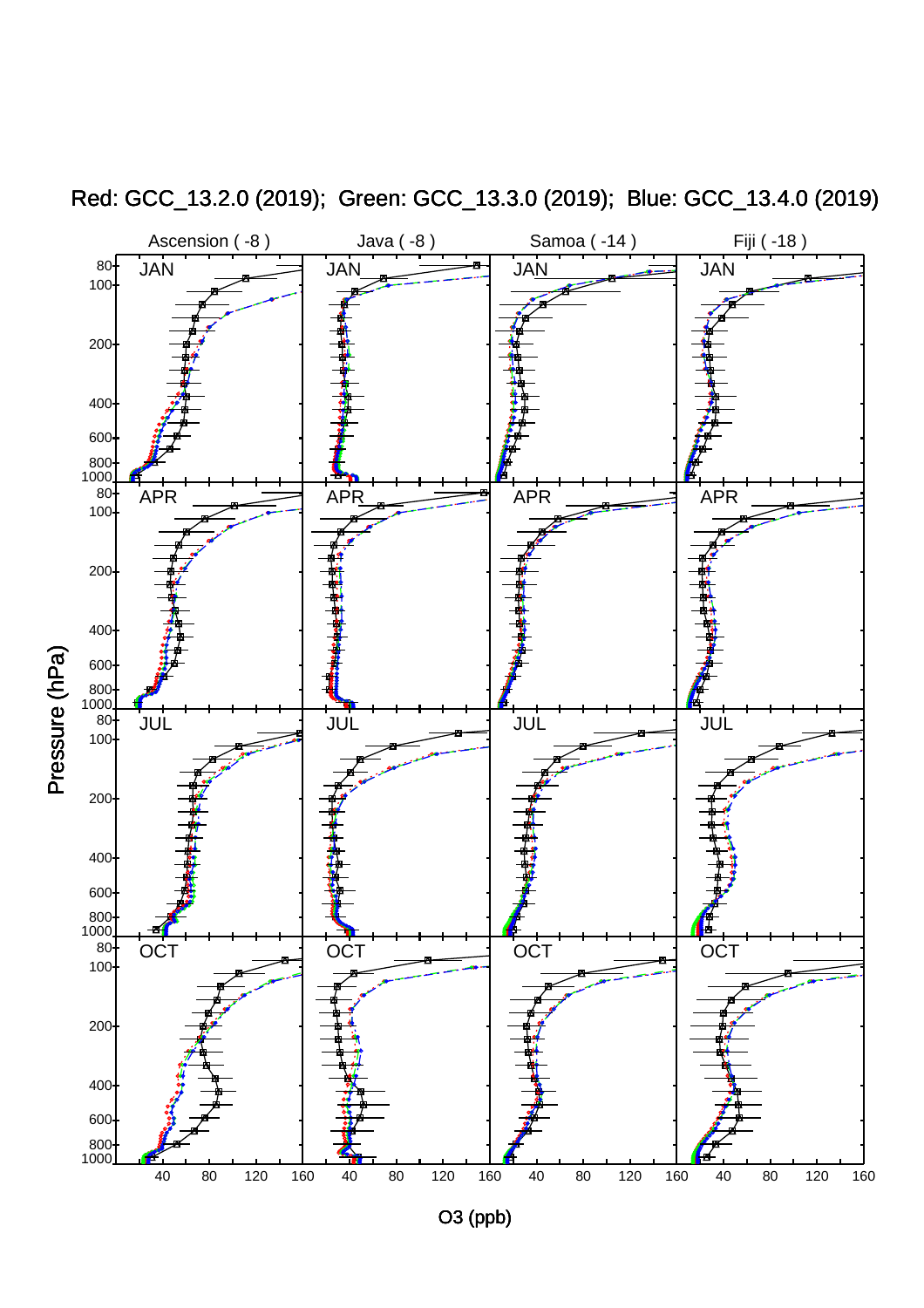

Red: GCC\_13.2.0 (2019); Green: GCC\_13.3.0 (2019); Blue: GCC\_13.4.0 (2019)